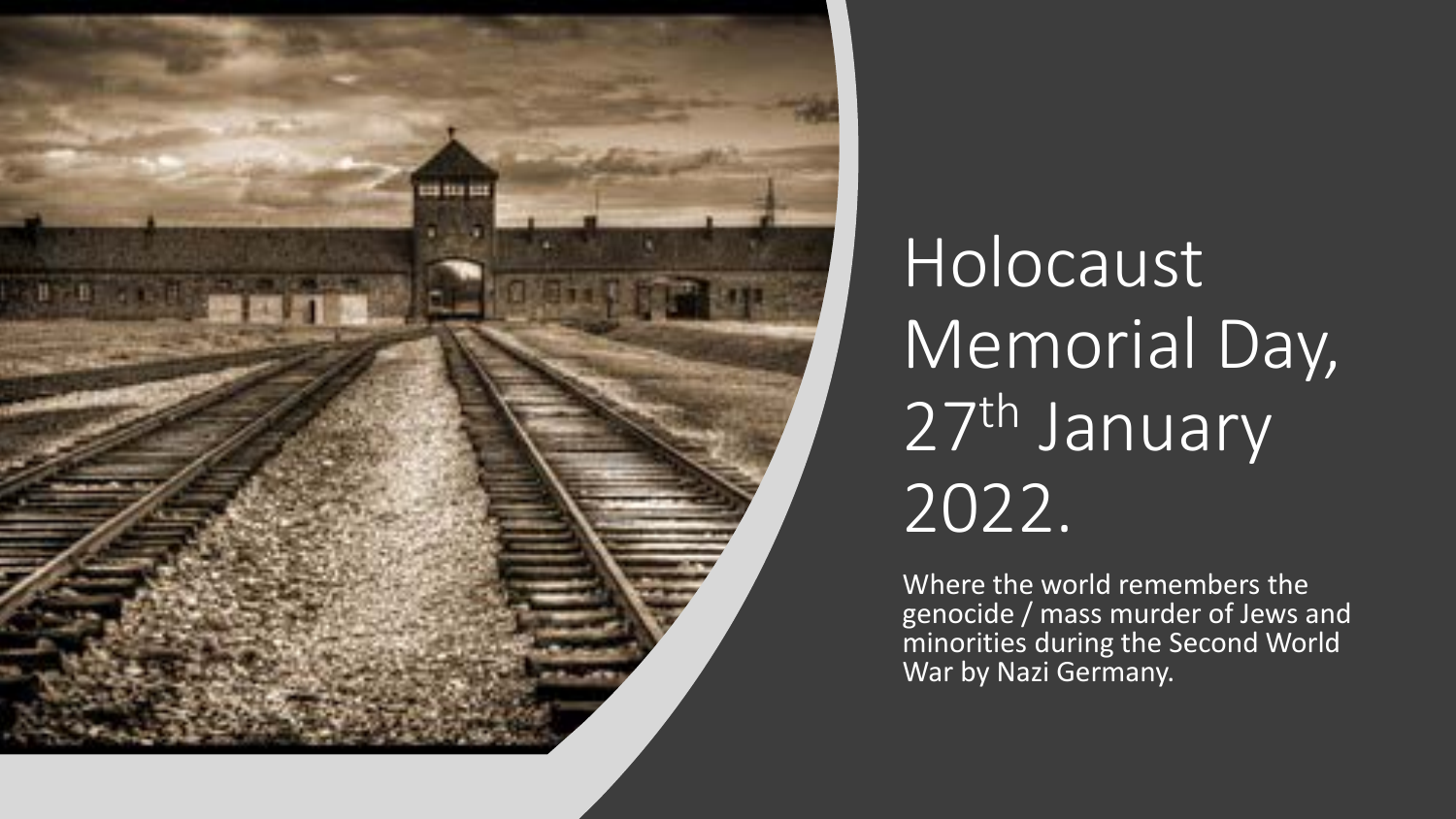#### **Nazi Persecution**

Juden



Different groups of people were given different coloured badges in concentration camps

HOLOCAUS<br>MEMORIAL **DAY TRUS** 

The Nazis also persecuted and murdered people from a range of different groups, included Roma and Sinti people ('gypsies'), gay people, black people, Jehovah's Witnesses, political opponents.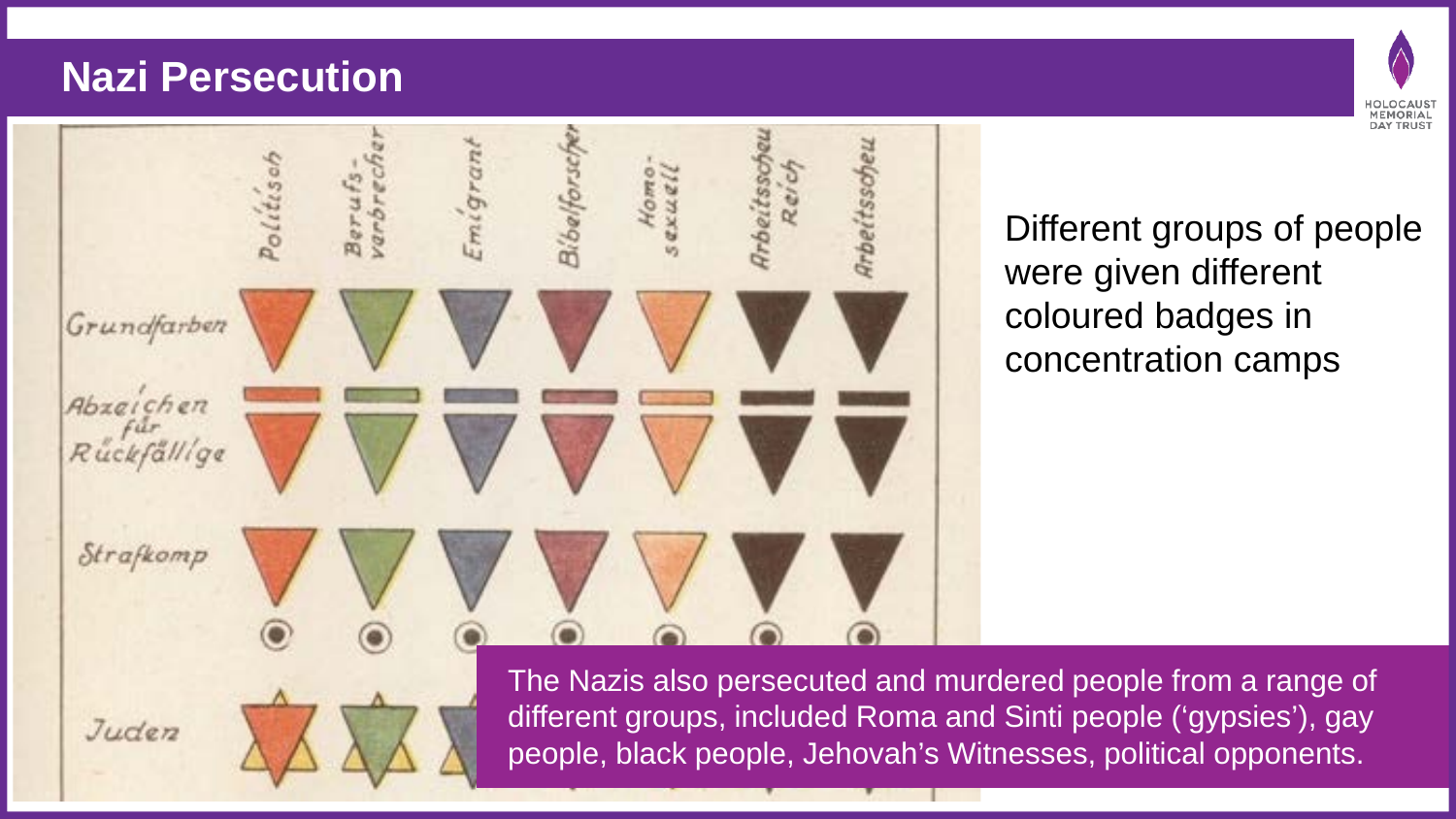*One day Gretl, my school friend… greeted me with an embrace. The next day she ran across the road and turned her head away so as not to acknowledge me. Iby Knill, Holocaust survivor.* 

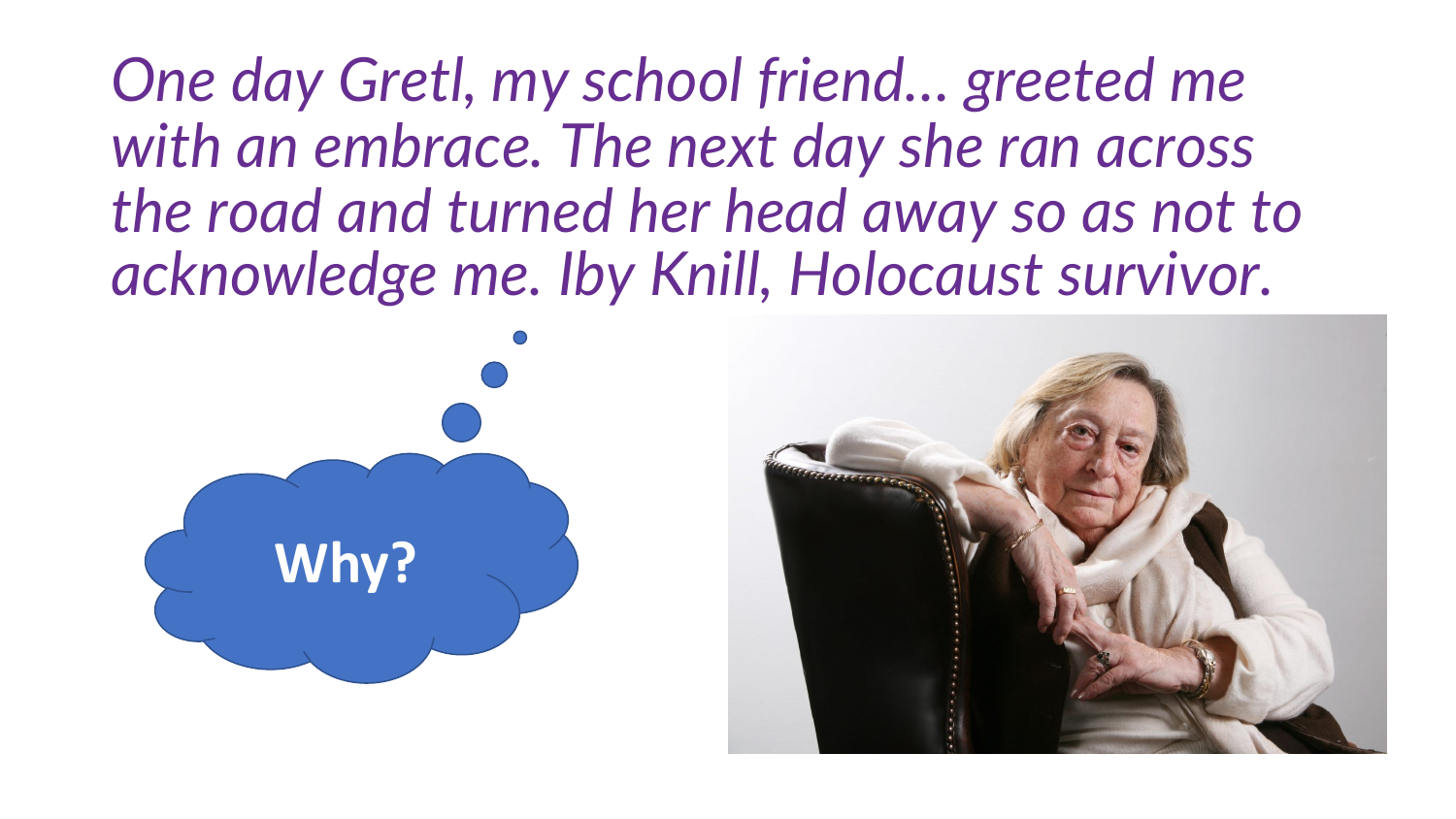## What happened next?



DRIGIN Lawredive

 $-$  D<sub>rn</sub>

**CENE STY CARD** 



because of who they are, such as their race or their religion. This has happened in many countries around the world.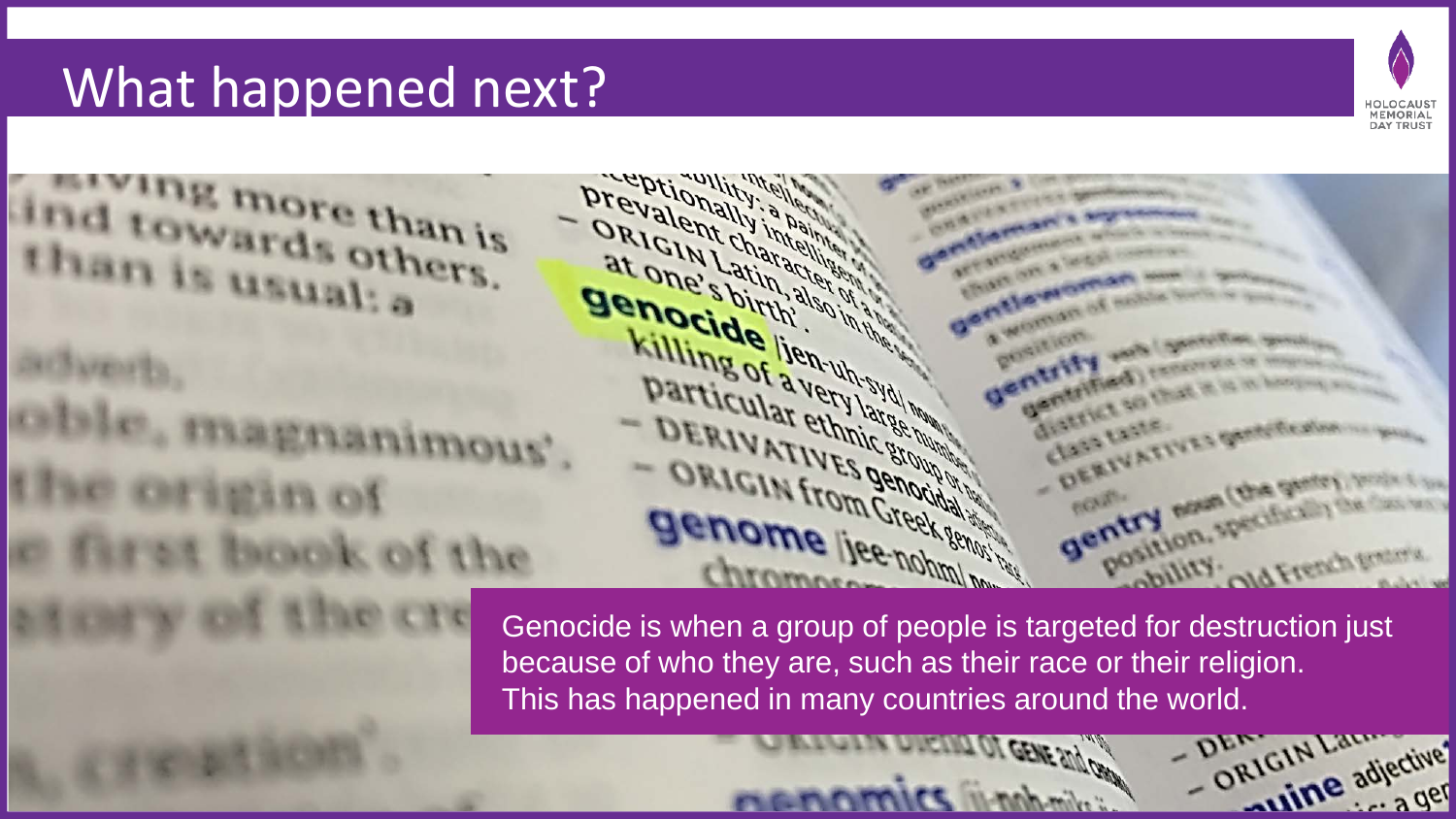- On Holocaust Memorial Day we learn from genocide for a purpose – to build a better future.
- We need to learn from our past to ensure we don't repeat it.
- We want to create a world where **one day** no one feels persecuted due to their religion, race, gender, sexuality, identity or disability.
- We should always be motivated to speak out when we see injustices, prejudices and identity-based violence.



The only thing necessary for the triumph of evil is for good men to do nothing.

Edmund Burk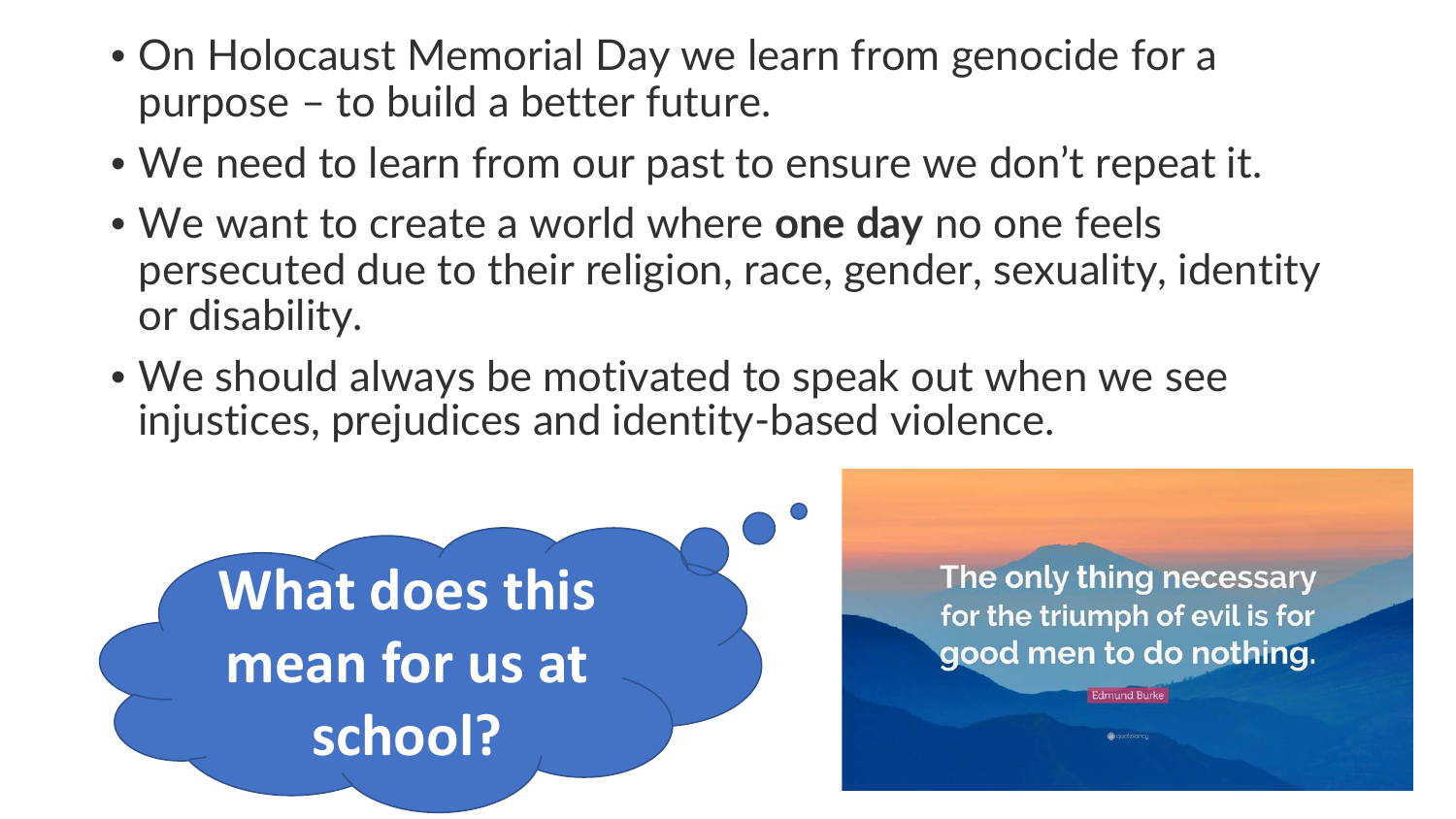# Small everyday actions that can make a difference.



### **THE DANGER OF INDIFFERENCE**

"Then thev came for me and there was NO ONE LEFT —PASTOR MARTIN NIEMÖLLEF

- **Treat everybody with respect**  even if you feel they are different to you.
- **Be conscious of the language you use** – never make comments that humiliate, demean or isolate others.
- **Don't be a bystander**  report behaviour immediately to your tutor or a teacher you feel comfortable with.
- If you see someone being mistreated or isolated like Iby Knill, don't turn your head away, **reach out to them and offer support**.
- Let's ensure **a better future for everyone** at our school.